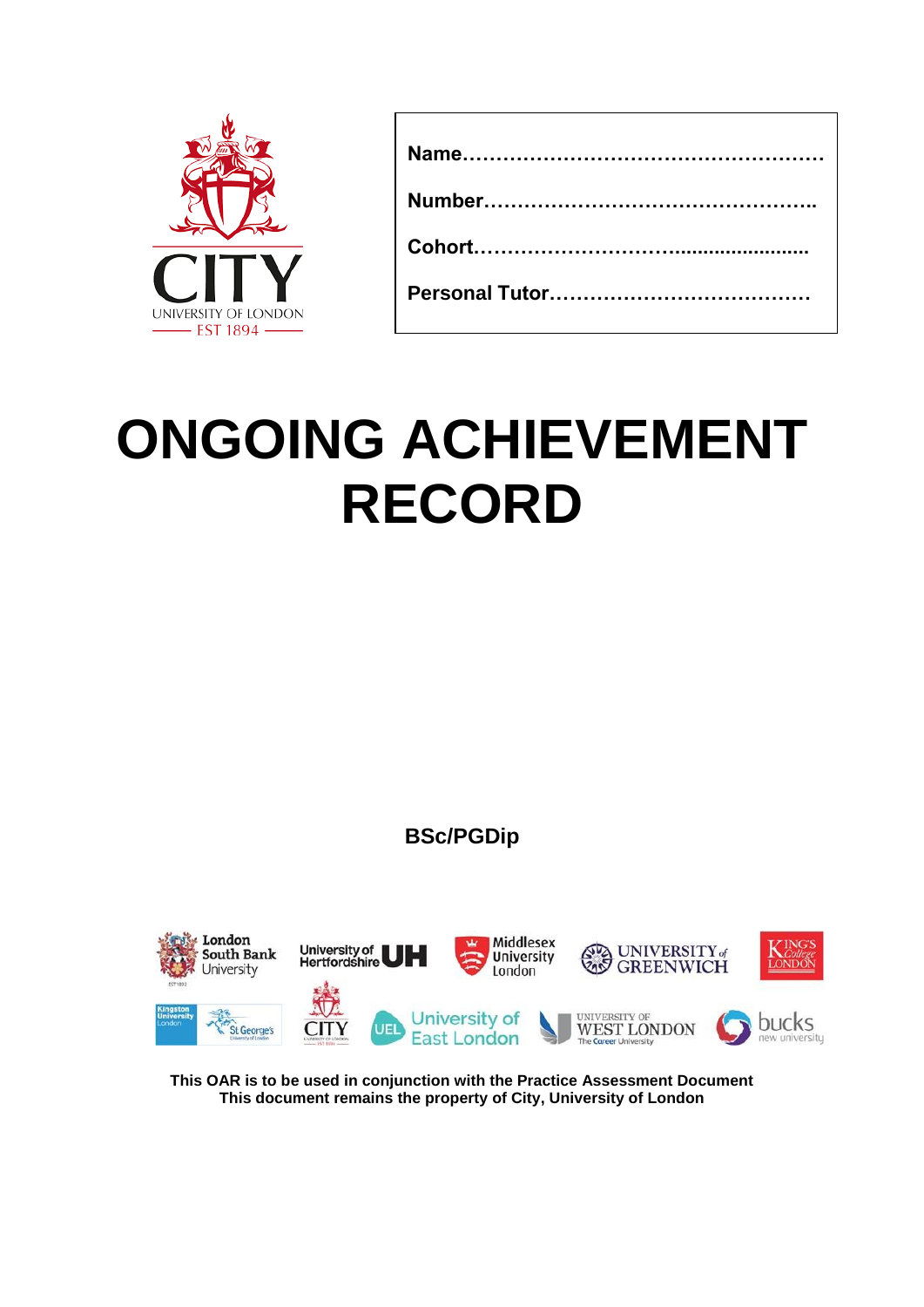# **TABLE OF CONTENTS**

The OAR document contains a summary of each placement

Mentor/supervisor checklist/comments

Sign off at each stage of the progression point

Final Sign-off Mentor verification

#### **Guidelines for OAR**

#### **Satisfactory completion of this document is a requirement of the Nursing and Midwifery Council to enable you to be placed on the professional nursing register.**

#### **Students**

The Ongoing Achievement Record (OAR) summarises your achievements in each placement and with the Practice Assessment Document (PAD) provides a comprehensive record of professional development and performance in practice.

The purpose of this document is to provide evidence from mentor to mentor regarding your progress, highlighting any areas for development throughout the programme. Your mentor/supervisor must have access to this document at all times during your placement and it should be made available on request. It is your responsibility to ensure it is completed on each placement.

#### **Mentors/Supervisors**

This document provides future mentors/supervisors and the university with information regarding the student's progress. This allows you to identify any areas for development identified in previous placements. Any areas highlighted for development that can be achieved in the current placement should be incorporated into the learning plan in the PAD. Following the Final Interview on each placement, the mentor/supervisor should complete a summary of the practice placement in this OAR indicating any areas for development for future placements.

#### **Progression Points 1 and 2**

At the final placement for each Part, the mentor is required to verify that the student has successfully completed all the required elements of practice to progress to the next Part. This should be documented in the mentor/supervisors statement of overall performance.

#### **Sign-off Mentors**

As The Sign-off Mentor you will use this document to confirm the student's competence in practice and recommend entry to the NMC Register. Further supporting evidence may include the PAD documents, student portfolios, academic records and any other documentation deemed necessary. **Once you are satisfied that all elements in the PAD are complete the final declaration will be signed.**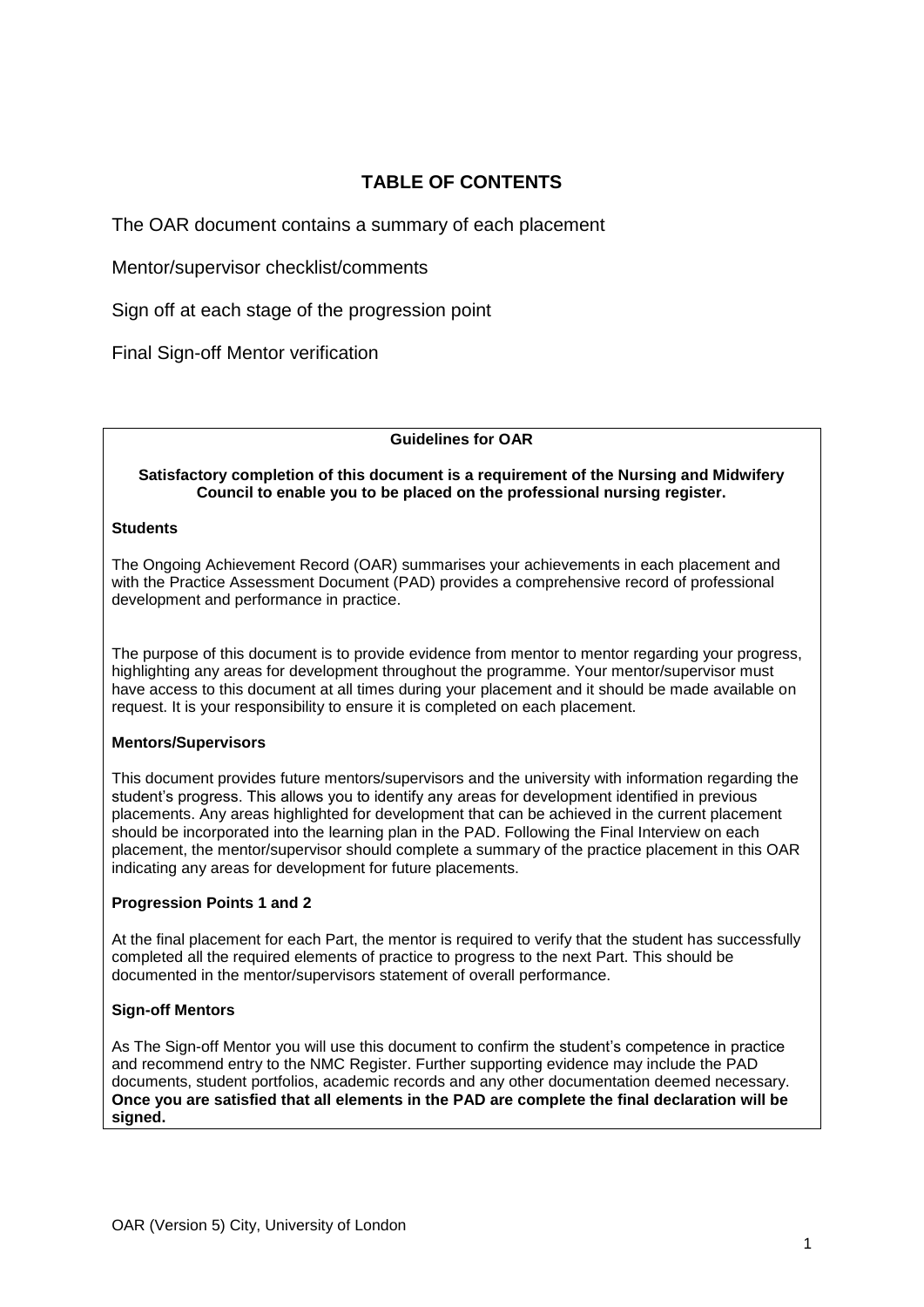# **PART 1 - PLACEMENT 1 To be completed by the Mentor/Supervisor**

| Organisation/Placement provider: |           |                         |
|----------------------------------|-----------|-------------------------|
| Name of Practice Area:           |           |                         |
| Type of Experience:              |           |                         |
| Telephone/email contacts:        |           |                         |
| Start date:                      | End date: | No. of hours allocated: |

Summary of student's strengths and areas for further development

| Has the student achieved the professional values?                     | Yes/No |
|-----------------------------------------------------------------------|--------|
| Has the student achieved the agreed Essential Skills                  | Yes/No |
| Has the student achieved their agreed learning and development needs? | Yes/No |
| Has the student completed the required hours?                         | Yes/No |
| Has an Action Plan been put in place (if yes, see PAD document)       | Yes/No |

| Student signature:             | Date: |
|--------------------------------|-------|
| <b>Print Mentor name:</b>      |       |
| Mentor/Supervisor's signature: | Date: |

| Number of hours completed:                                                                                   | Outstanding hours: |                         |
|--------------------------------------------------------------------------------------------------------------|--------------------|-------------------------|
| Number of days of sickness:                                                                                  | Absence:           | Authorised/Unauthorised |
| Academic Supervisor's Comments/Review of the PAD document<br>(e.g. personal tutor/University representative) |                    |                         |
| Signature:                                                                                                   |                    | Date:                   |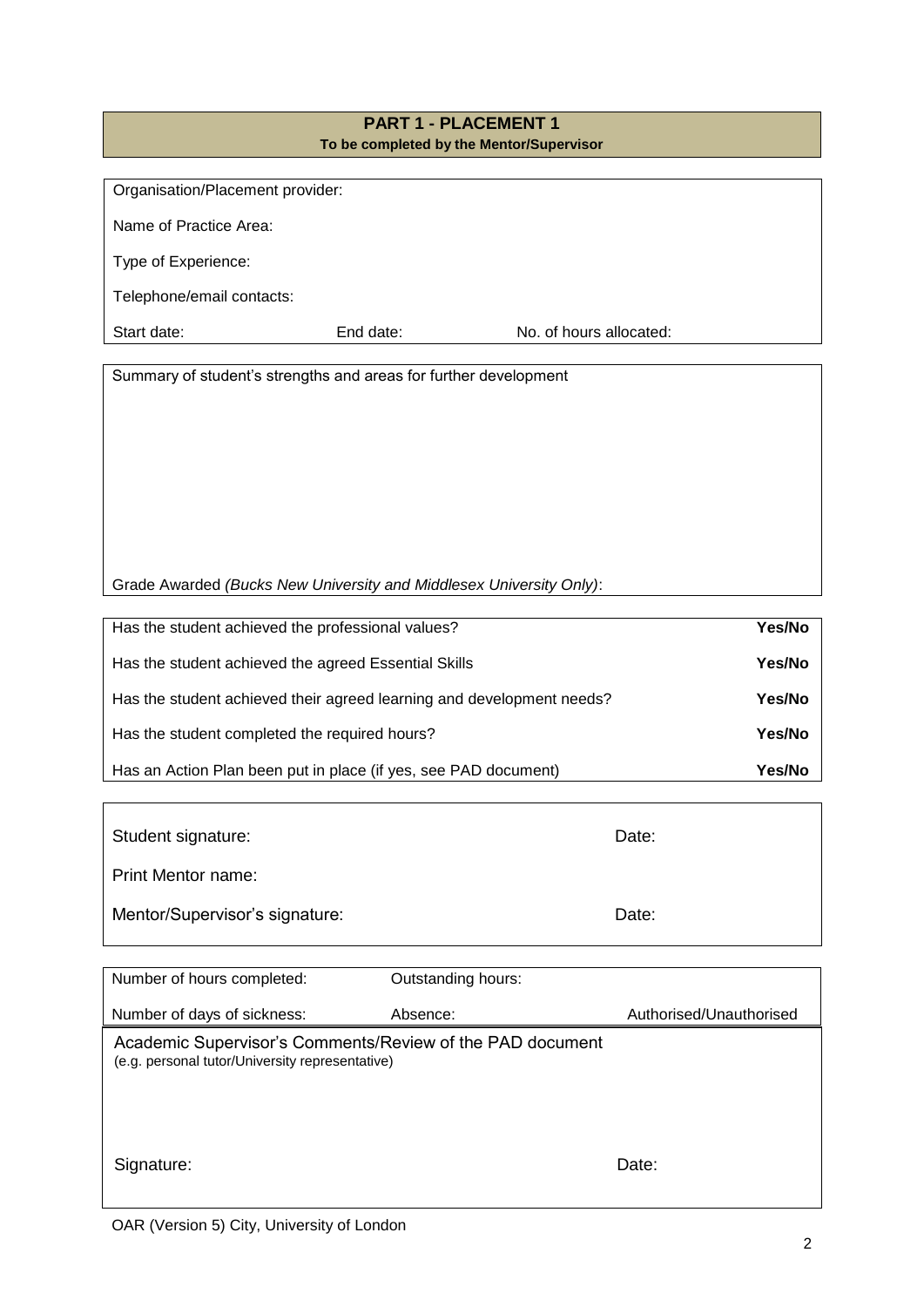# **PART 1 - PLACEMENT 2 To be completed by the Mentor/Supervisor**

| Organisation/Placement provider: |           |                         |
|----------------------------------|-----------|-------------------------|
|                                  |           |                         |
| Name of Practice Area:           |           |                         |
|                                  |           |                         |
|                                  |           |                         |
| Type of Experience:              |           |                         |
|                                  |           |                         |
| Telephone/email contacts:        |           |                         |
|                                  |           |                         |
| Start date:                      | End date: | No. of hours allocated: |
|                                  |           |                         |

Summary of student's strengths and areas for further development

| Has the student achieved the professional values?                     | Yes/No |
|-----------------------------------------------------------------------|--------|
| Has the student achieved the agreed Essential Skills                  | Yes/No |
| Has the student achieved their agreed learning and development needs? | Yes/No |
| Has the student completed the required hours?                         | Yes/No |
| Has an Action Plan been put in place (if yes, see PAD document)       | Yes/No |

| Student signature:             | Date: |
|--------------------------------|-------|
| <b>Print Mentor name:</b>      |       |
| Mentor/Supervisor's signature: | Date: |

| Number of hours completed:                                                                                   | Outstanding hours: |                         |
|--------------------------------------------------------------------------------------------------------------|--------------------|-------------------------|
| Number of days of sickness:                                                                                  | Absence:           | Authorised/Unauthorised |
| Academic Supervisor's Comments/Review of the PAD document<br>(e.g. personal tutor/University representative) |                    |                         |
|                                                                                                              |                    |                         |
| Signature:                                                                                                   |                    | Date:                   |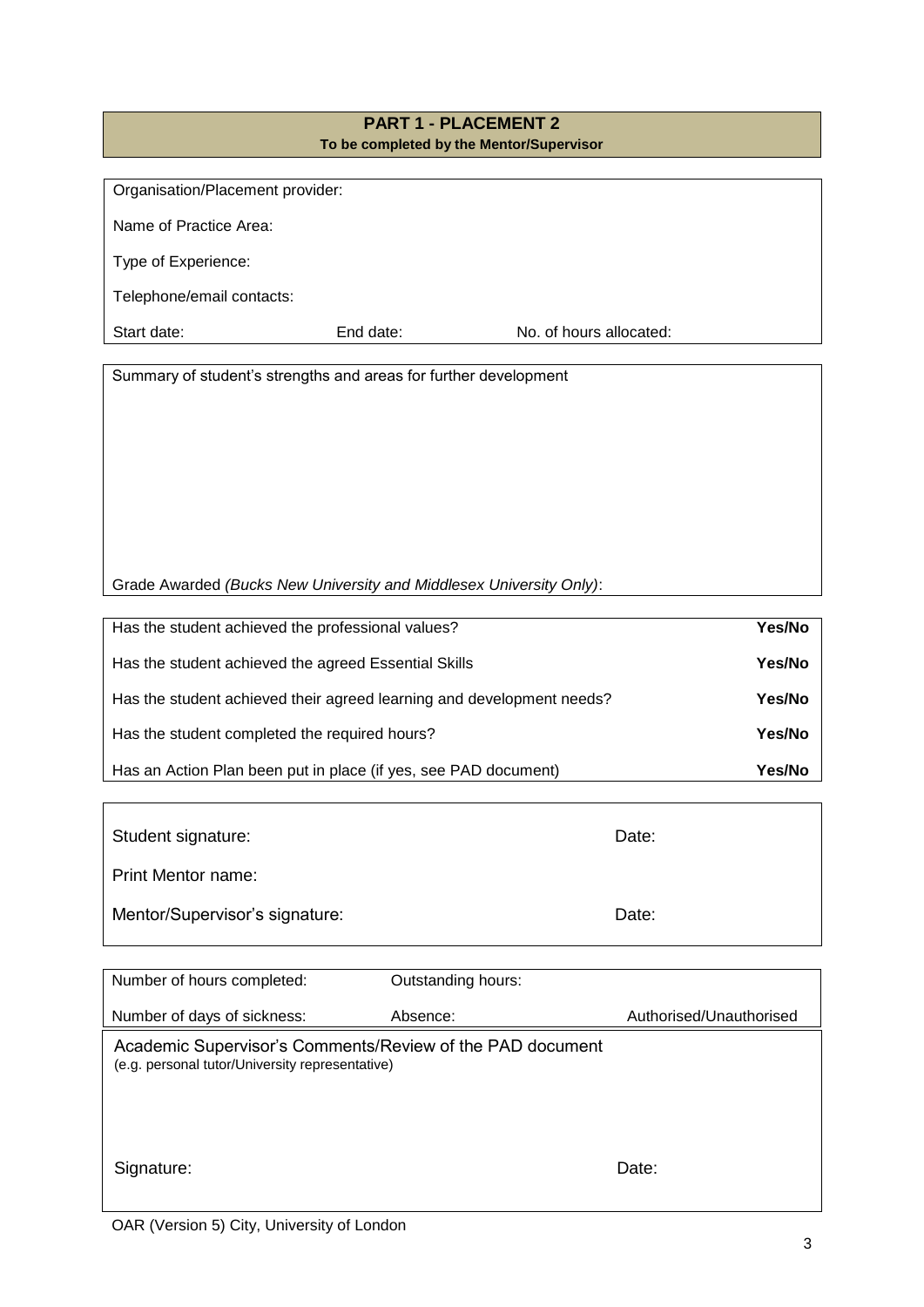# **PART 1 - PLACEMENT 3 To be completed by the Mentor/Supervisor**

| Organisation/Placement provider: |           |                         |
|----------------------------------|-----------|-------------------------|
| Name of Practice Area:           |           |                         |
| Type of Experience:              |           |                         |
| Telephone/email contacts:        |           |                         |
| Start date:                      | End date: | No. of hours allocated: |

Summary of student's strengths and areas for further development

| Has the student achieved the professional values?                     | Yes/No |
|-----------------------------------------------------------------------|--------|
| Has the student achieved the agreed Essential Skills                  | Yes/No |
| Has the student achieved their agreed learning and development needs? | Yes/No |
| Has the student completed the required hours?                         | Yes/No |
| Has an Action Plan been put in place (if yes, see PAD document)       | Yes/No |

| Student signature:             | Date: |
|--------------------------------|-------|
| <b>Print Mentor name:</b>      |       |
| Mentor/Supervisor's signature: | Date: |

| Number of hours completed:                                                                                   | Outstanding hours: |                         |
|--------------------------------------------------------------------------------------------------------------|--------------------|-------------------------|
| Number of days of sickness:                                                                                  | Absence:           | Authorised/Unauthorised |
| Academic Supervisor's Comments/Review of the PAD document<br>(e.g. personal tutor/University representative) |                    |                         |
|                                                                                                              |                    |                         |
| Signature:                                                                                                   |                    | Date:                   |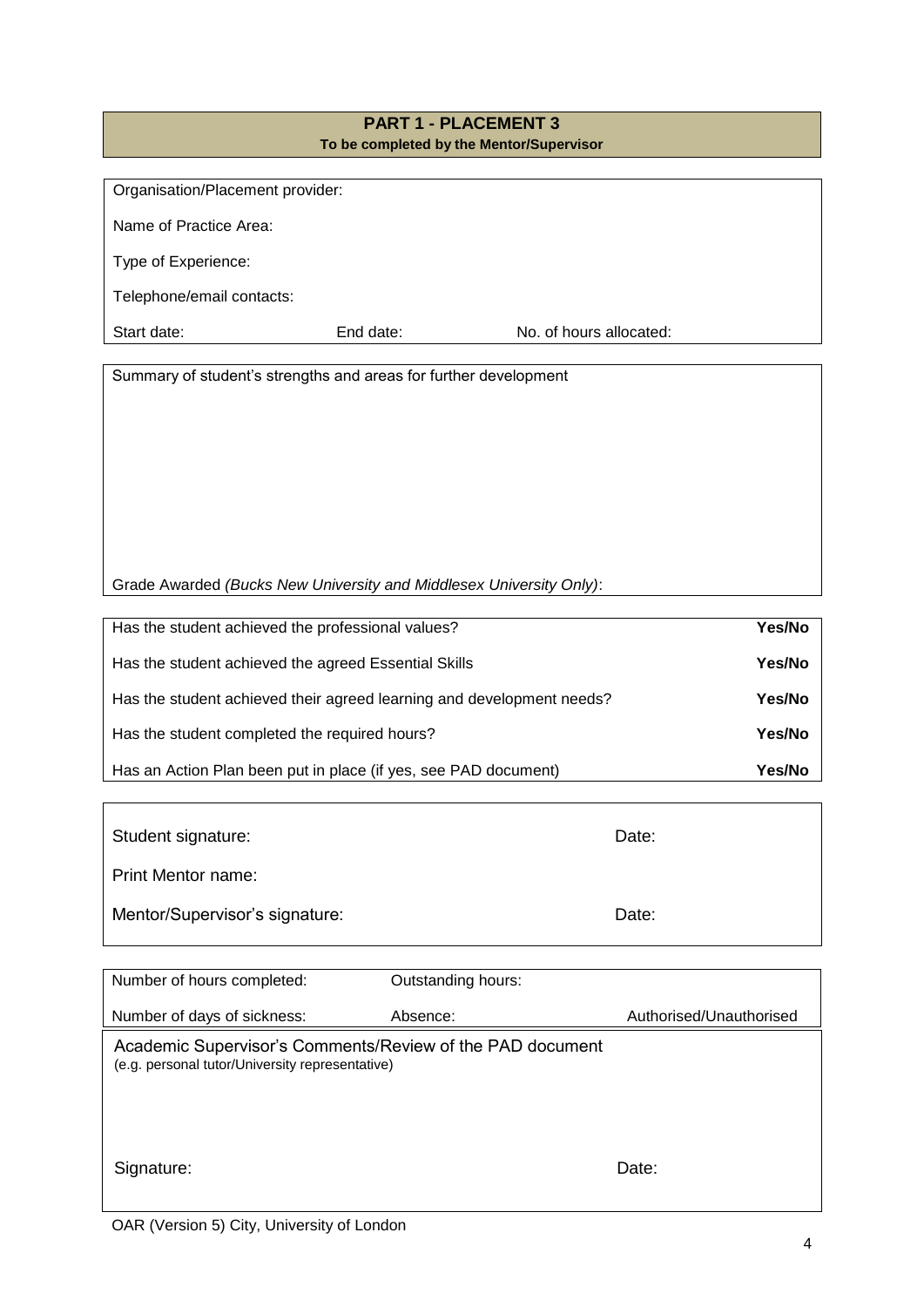# **Progression Point 1**

**The NMC has identified skills and professional behaviours that the student must demonstrate by the first progression point:**

**These criteria cover:**

- Safety, safeguarding, and protection of people of all ages, their carers and their families.
- Professional Values, expected attitudes and the behaviours that must beshown towards people, their carers, their families, and others.

| Mentor/Supervisor statement of overall performance:                                    |       |  |  |
|----------------------------------------------------------------------------------------|-------|--|--|
| I confirm the student has achieved all the requirements of Part 1 practice assessment. |       |  |  |
|                                                                                        |       |  |  |
| Mentor/Supervisor: (print name below)                                                  |       |  |  |
|                                                                                        |       |  |  |
| <b>Mentor's signature:</b>                                                             | Date: |  |  |
|                                                                                        |       |  |  |
| Student name (please print):                                                           |       |  |  |
|                                                                                        |       |  |  |
| <b>Student's signature:</b>                                                            | Date: |  |  |
|                                                                                        |       |  |  |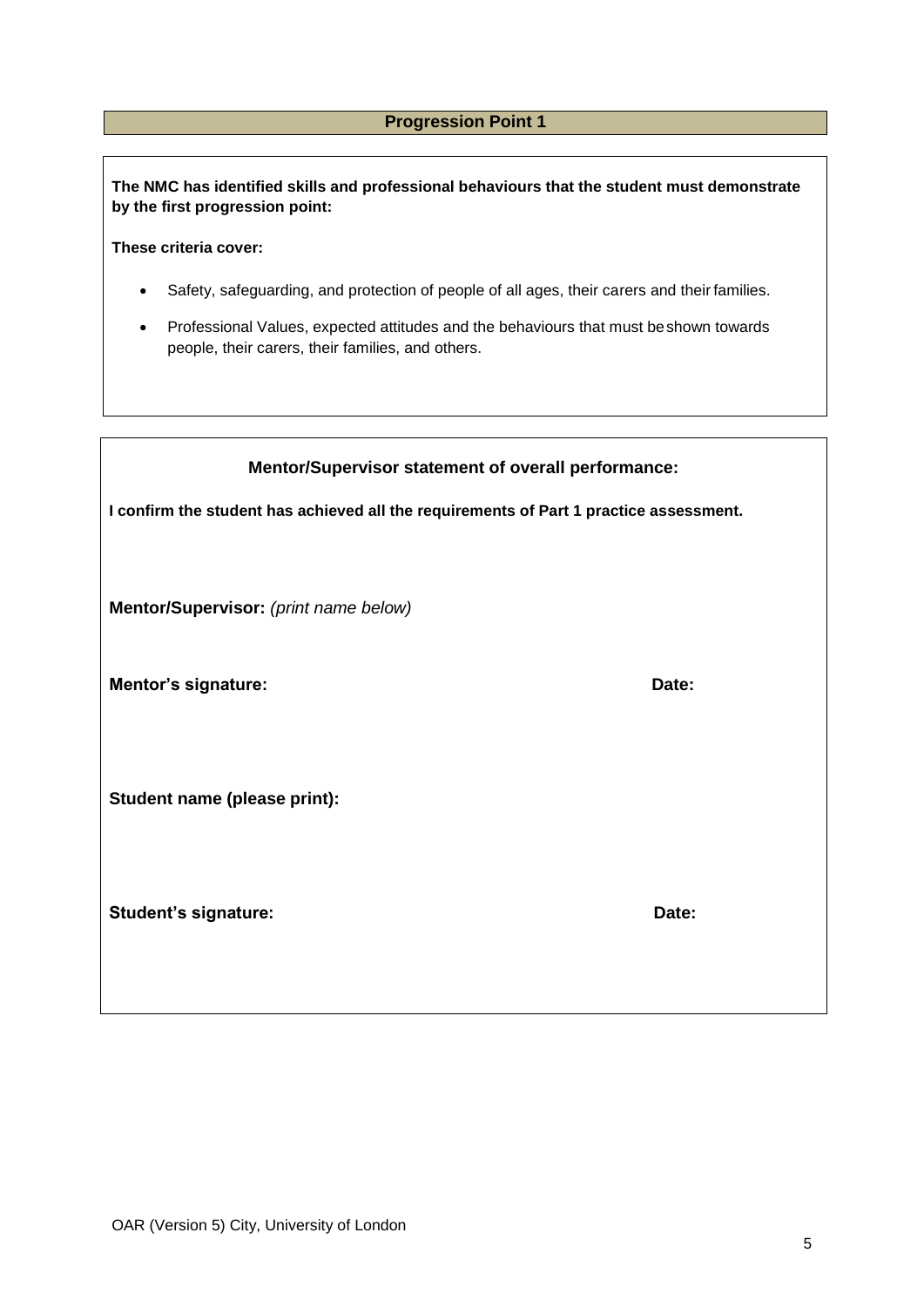#### **PART 1 – RETRIEVAL PLACEMENT To be completed by the Mentor/Supervisor**

| Organisation/Placement provider: |           |                         |  |
|----------------------------------|-----------|-------------------------|--|
| Name of Practice Area:           |           |                         |  |
| Type of Experience:              |           |                         |  |
| Telephone/email contacts:        |           |                         |  |
| Start date:                      | End date: | No. of hours allocated: |  |

Summary of student's strengths and areas for further development

| Has the student achieved the professional values?                     | Yes/No |
|-----------------------------------------------------------------------|--------|
| Has the student achieved the agreed Essential Skills                  | Yes/No |
| Has the student achieved their agreed learning and development needs? | Yes/No |
| Has the student completed the required hours?                         | Yes/No |
| Has an Action Plan been put in place (if yes, see PAD document)       | Yes/No |

| Student signature:             | Date: |
|--------------------------------|-------|
| Print Mentor name:             |       |
| Mentor/Supervisor's signature: | Date: |

| Number of hours completed:                                                                                   | Outstanding hours: |                         |
|--------------------------------------------------------------------------------------------------------------|--------------------|-------------------------|
| Number of days of sickness:                                                                                  | Absence:           | Authorised/Unauthorised |
| Academic Supervisor's Comments/Review of the PAD document<br>(e.g. personal tutor/University representative) |                    |                         |
| Signature:                                                                                                   |                    | Date:                   |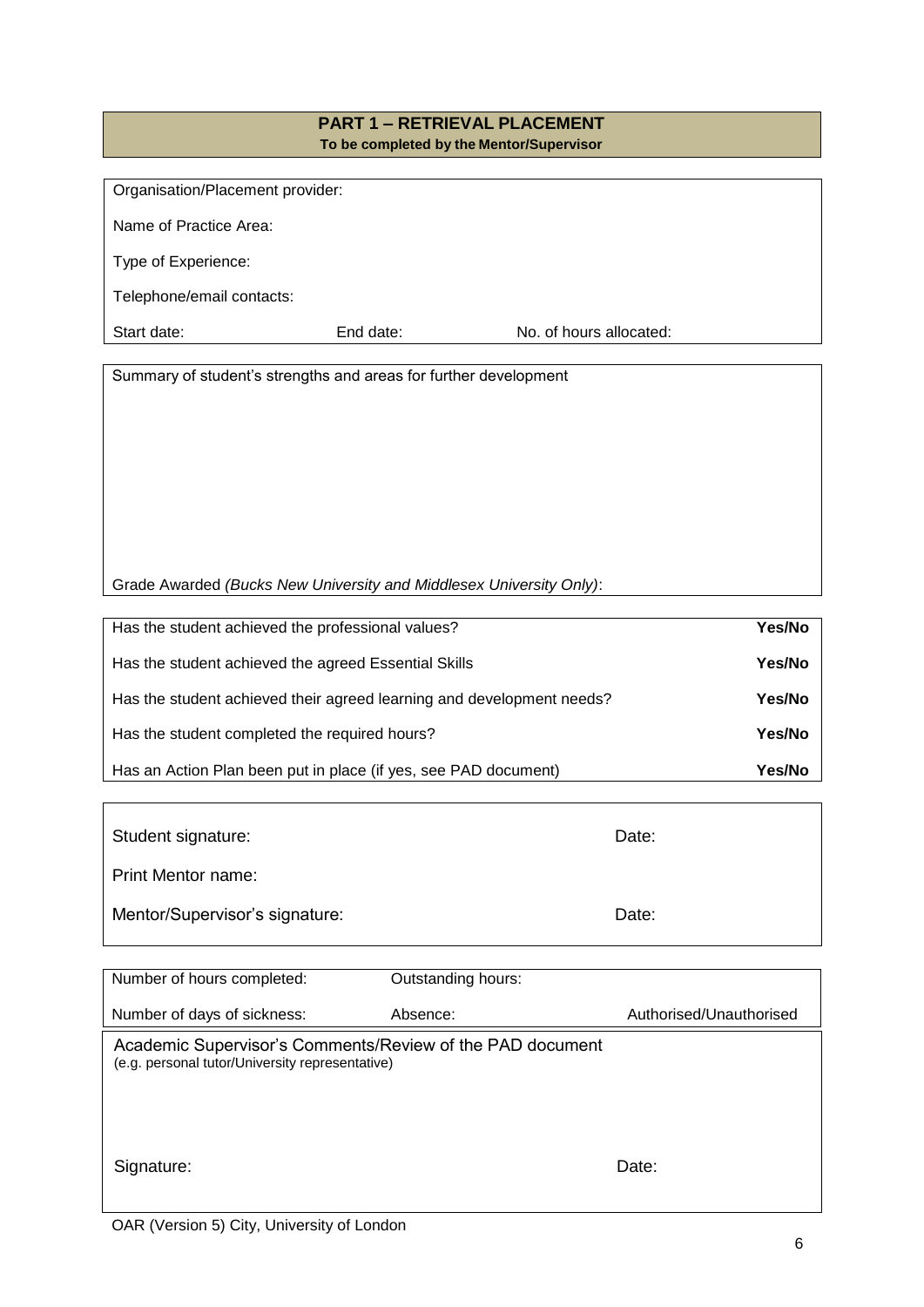# **PART 2 - PLACEMENT 1 To be completed by the Mentor/Supervisor**

| Organisation/Placement provider: |           |                         |  |
|----------------------------------|-----------|-------------------------|--|
|                                  |           |                         |  |
| Name of Practice Area:           |           |                         |  |
|                                  |           |                         |  |
|                                  |           |                         |  |
| Type of Experience:              |           |                         |  |
|                                  |           |                         |  |
| Telephone/email contacts:        |           |                         |  |
|                                  |           |                         |  |
| Start date:                      | End date: | No. of hours allocated: |  |
|                                  |           |                         |  |

Summary of student's strengths and areas for further development

| Has the student achieved the professional values?                     | Yes/No |
|-----------------------------------------------------------------------|--------|
| Has the student achieved the agreed Essential Skills                  | Yes/No |
| Has the student achieved their agreed learning and development needs? | Yes/No |
| Has the student completed the required hours?                         | Yes/No |
| Has an Action Plan been put in place (if yes, see PAD document)       | Yes/No |

| Student signature:             | Date: |
|--------------------------------|-------|
| <b>Print Mentor name:</b>      |       |
| Mentor/Supervisor's signature: | Date: |

| Number of hours completed:                                                                                   | Outstanding hours: |                         |
|--------------------------------------------------------------------------------------------------------------|--------------------|-------------------------|
| Number of days of sickness:                                                                                  | Absence:           | Authorised/Unauthorised |
| Academic Supervisor's Comments/Review of the PAD document<br>(e.g. personal tutor/University representative) |                    |                         |
| Signature:                                                                                                   |                    | Date:                   |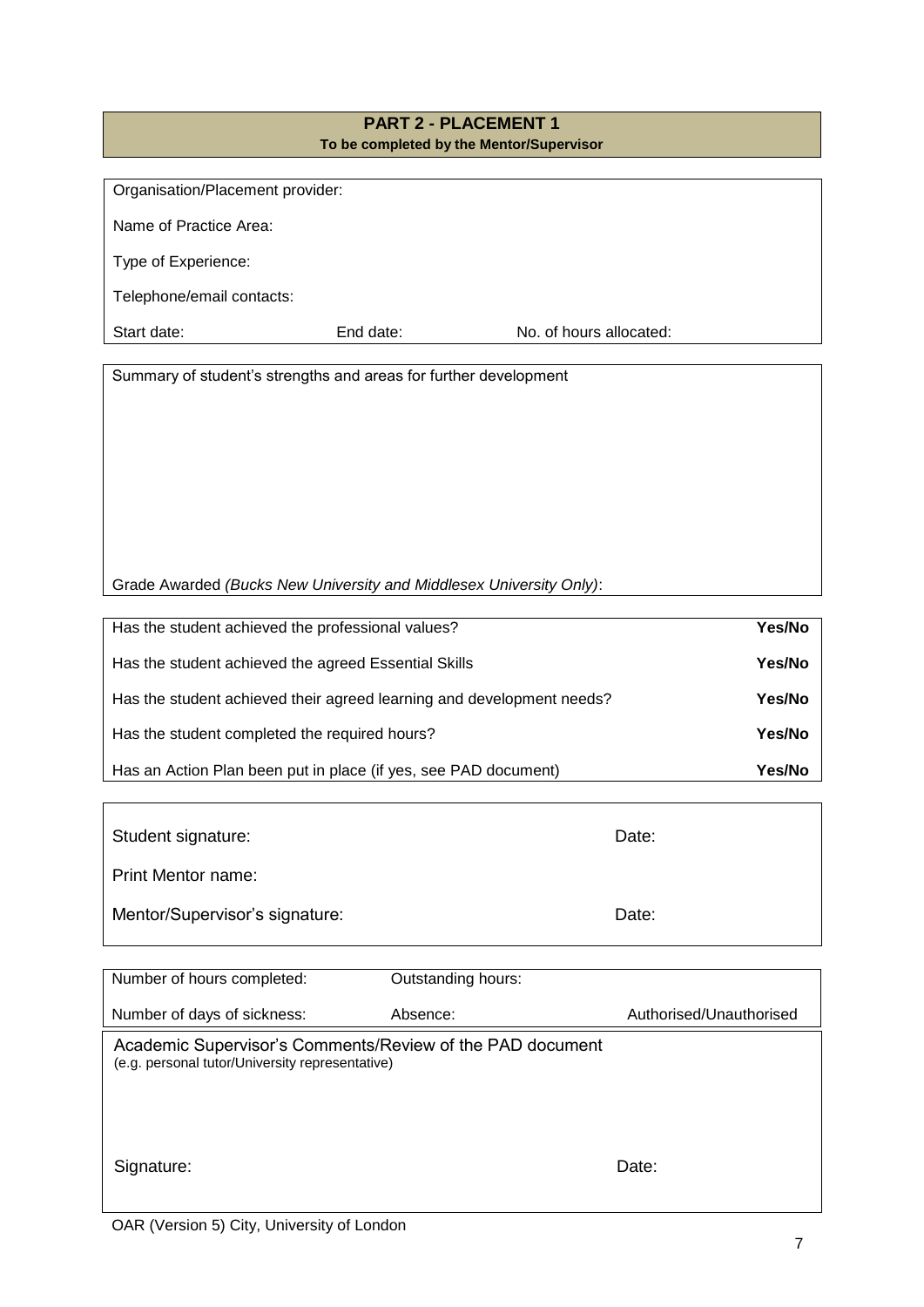# **PART 2 - PLACEMENT 2 To be completed by the Mentor/Supervisor**

| Organisation/Placement provider: |           |                         |  |
|----------------------------------|-----------|-------------------------|--|
|                                  |           |                         |  |
| Name of Practice Area:           |           |                         |  |
|                                  |           |                         |  |
|                                  |           |                         |  |
| Type of Experience:              |           |                         |  |
|                                  |           |                         |  |
| Telephone/email contacts:        |           |                         |  |
|                                  |           |                         |  |
| Start date:                      | End date: | No. of hours allocated: |  |
|                                  |           |                         |  |

Summary of student's strengths and areas for further development

| Has the student achieved the professional values?                     | Yes/No |
|-----------------------------------------------------------------------|--------|
| Has the student achieved the agreed Essential Skills                  | Yes/No |
| Has the student achieved their agreed learning and development needs? | Yes/No |
| Has the student completed the required hours?                         | Yes/No |
| Has an Action Plan been put in place (if yes, see PAD document)       | Yes/No |

| Student signature:             | Date: |
|--------------------------------|-------|
| <b>Print Mentor name:</b>      |       |
| Mentor/Supervisor's signature: | Date: |

| Number of hours completed:                                                                                   | Outstanding hours: |                         |
|--------------------------------------------------------------------------------------------------------------|--------------------|-------------------------|
| Number of days of sickness:                                                                                  | Absence:           | Authorised/Unauthorised |
| Academic Supervisor's Comments/Review of the PAD document<br>(e.g. personal tutor/University representative) |                    |                         |
| Signature:                                                                                                   |                    | Date:                   |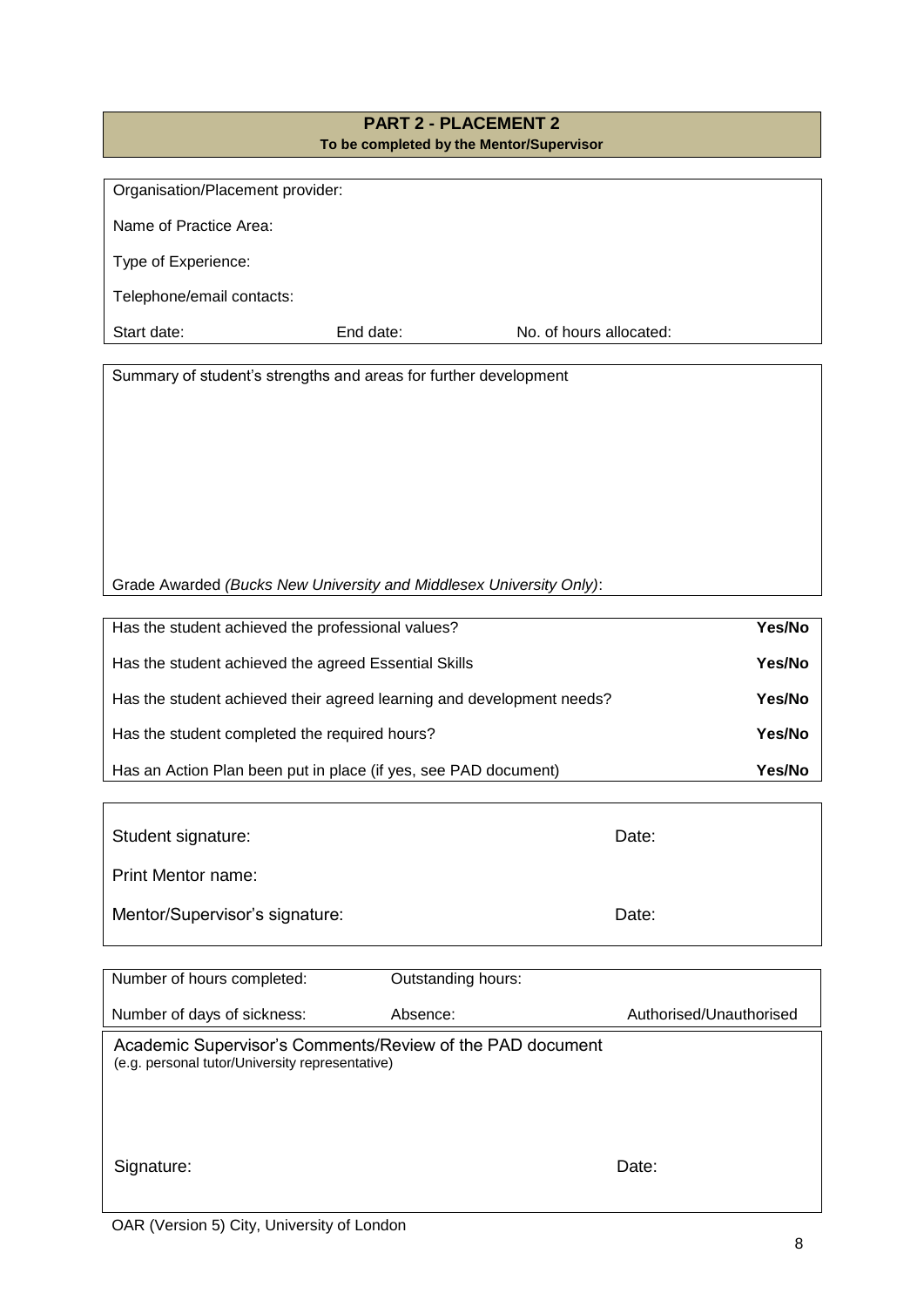#### **PART 2 - PLACEMENT 3 To be completed by the Mentor/Supervisor**

| Organisation/Placement provider: |           |                         |  |
|----------------------------------|-----------|-------------------------|--|
| Name of Practice Area:           |           |                         |  |
| Type of Experience:              |           |                         |  |
| Telephone/email contacts:        |           |                         |  |
| Start date:                      | End date: | No. of hours allocated: |  |

Summary of student's strengths and areas for further development

| Has the student achieved the professional values?                     | Yes/No |
|-----------------------------------------------------------------------|--------|
| Has the student achieved the agreed Essential Skills                  | Yes/No |
| Has the student achieved their agreed learning and development needs? | Yes/No |
| Has the student completed the required hours?                         | Yes/No |
| Has an Action Plan been put in place (if yes, see PAD document)       | Yes/No |

| Student signature:             | Date: |
|--------------------------------|-------|
| <b>Print Mentor name:</b>      |       |
| Mentor/Supervisor's signature: | Date: |

| Number of hours completed:                                                                                   | Outstanding hours: |                         |
|--------------------------------------------------------------------------------------------------------------|--------------------|-------------------------|
| Number of days of sickness:                                                                                  | Absence:           | Authorised/Unauthorised |
| Academic Supervisor's Comments/Review of the PAD document<br>(e.g. personal tutor/University representative) |                    |                         |
| Signature:                                                                                                   |                    | Date:                   |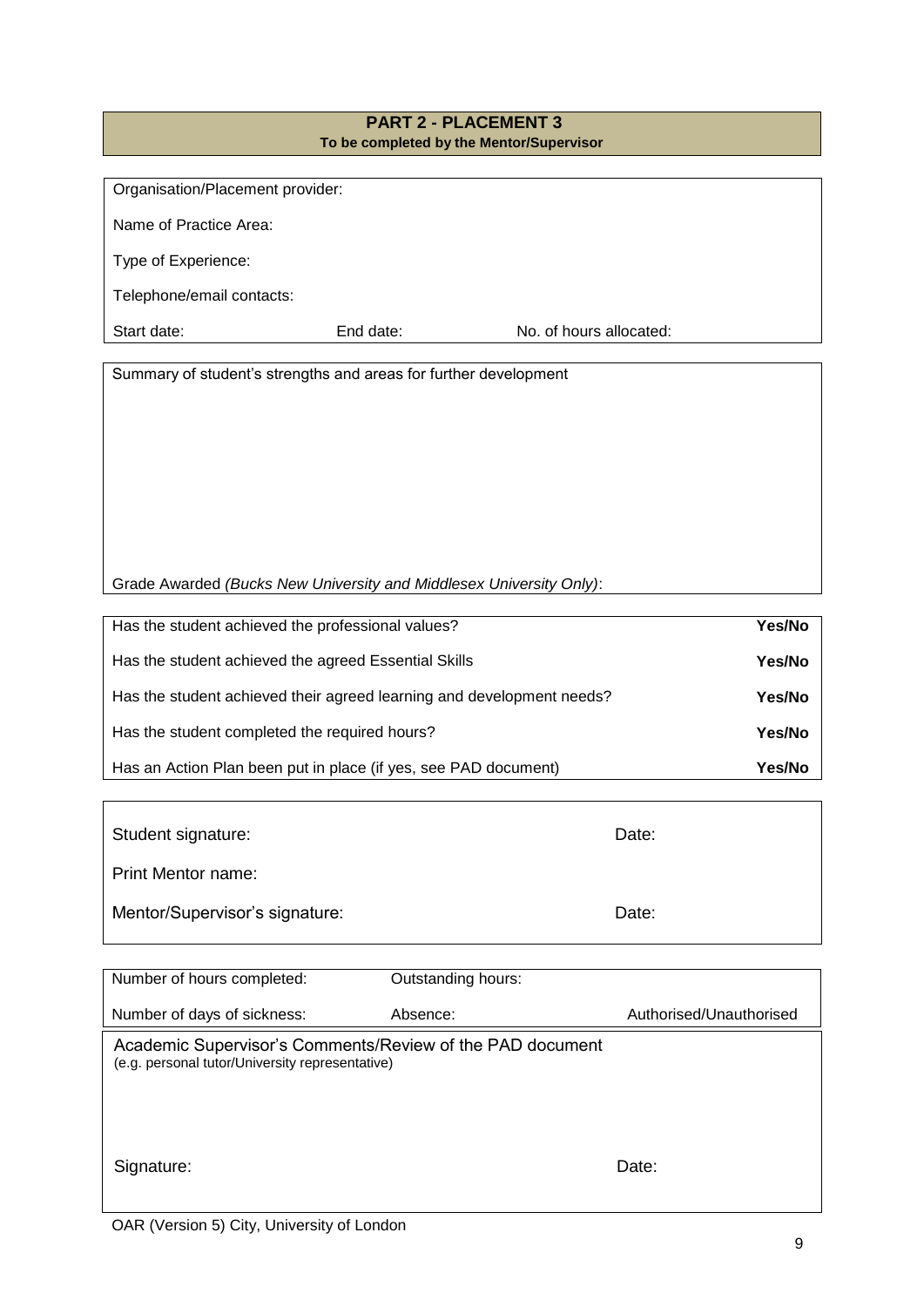#### **PART 2 - PLACEMENT 4 To be completed by the Mentor/Supervisor**

| Organisation/Placement provider: |           |                         |  |
|----------------------------------|-----------|-------------------------|--|
| Name of Practice Area:           |           |                         |  |
| Type of Experience:              |           |                         |  |
| Telephone/email contacts:        |           |                         |  |
| Start date:                      | End date: | No. of hours allocated: |  |

Summary of student's strengths and areas for further development

Grade Awarded *(Bucks New University and Middlesex University Only)*:

| Has the student achieved the professional values?                     | Yes/No |
|-----------------------------------------------------------------------|--------|
| Has the student achieved the agreed Essential Skills                  | Yes/No |
| Has the student achieved their agreed learning and development needs? | Yes/No |
| Has the student completed the required hours?                         | Yes/No |
| Has an Action Plan been put in place (if yes, see PAD document)       | Yes/No |

| Student signature:             | Date: |
|--------------------------------|-------|
| Print Mentor name:             |       |
| Mentor/Supervisor's signature: | Date: |

| Number of hours completed:                                                                                   | Outstanding hours: |                         |
|--------------------------------------------------------------------------------------------------------------|--------------------|-------------------------|
| Number of days of sickness:                                                                                  | Absence:           | Authorised/Unauthorised |
| Academic Supervisor's Comments/Review of the PAD document<br>(e.g. personal tutor/University representative) |                    |                         |
| Signature:                                                                                                   |                    | Date:                   |

ı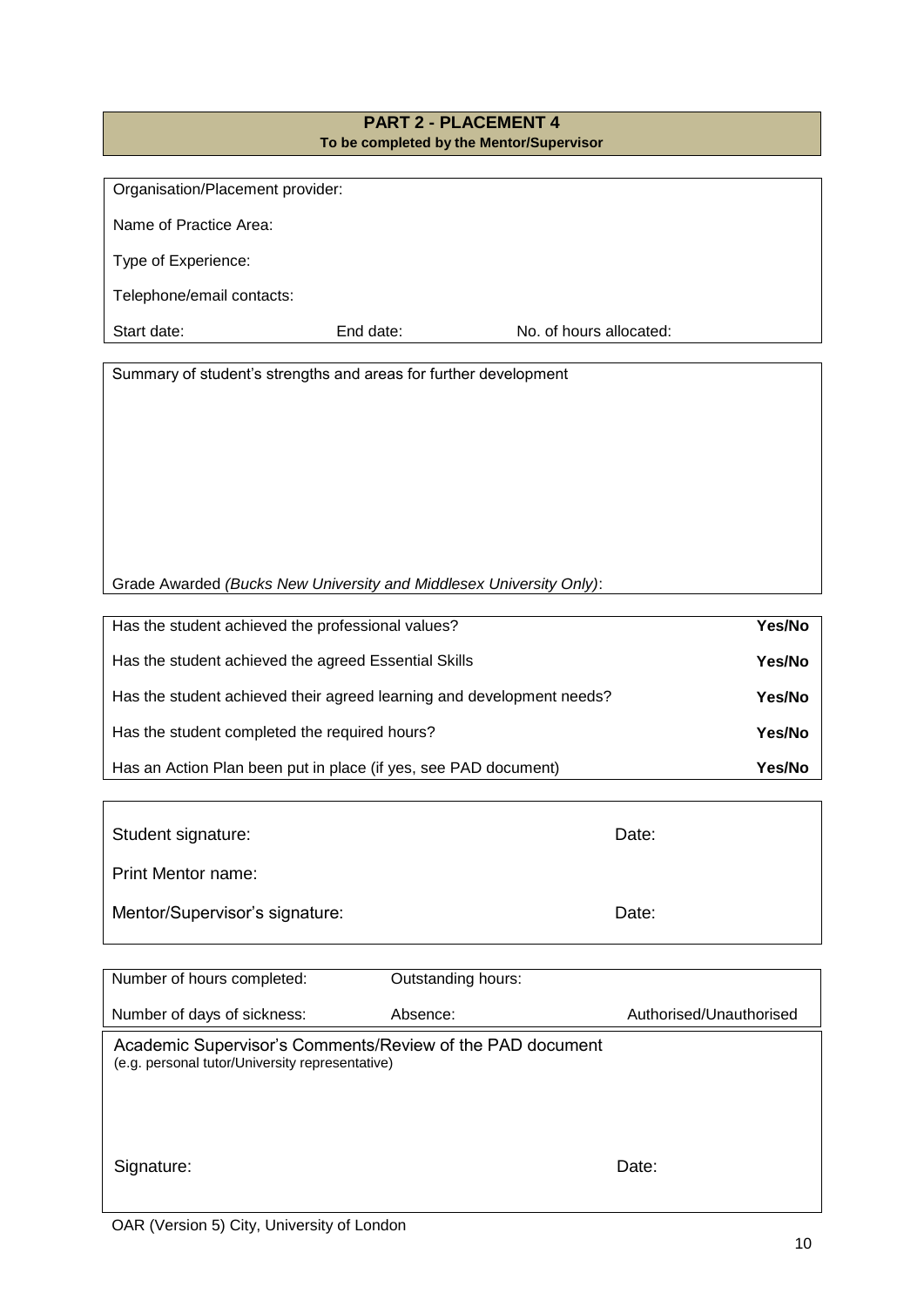# **Progression Point 2**

**The NMC (2010) identify criteria that must be met as a minimum requirement by the second progression point.**

**These criteria cover:**

- The student works more independently, with less direct supervision in a safe and increasingly confident manner
- The student demonstrates the potential to work autonomously, making the most of opportunities to extend knowledge, skills and practice

| Mentor/Supervisor statement of overall performance:                                    |       |  |
|----------------------------------------------------------------------------------------|-------|--|
| I confirm the student has achieved all the requirements of Part 2 practice assessment. |       |  |
|                                                                                        |       |  |
| Mentor/Supervisor: (print name below)                                                  |       |  |
| <b>Mentor's signature:</b>                                                             | Date: |  |
|                                                                                        |       |  |
| Student name (please print):                                                           |       |  |
|                                                                                        |       |  |
|                                                                                        | Date: |  |
| <b>Student's signature:</b>                                                            |       |  |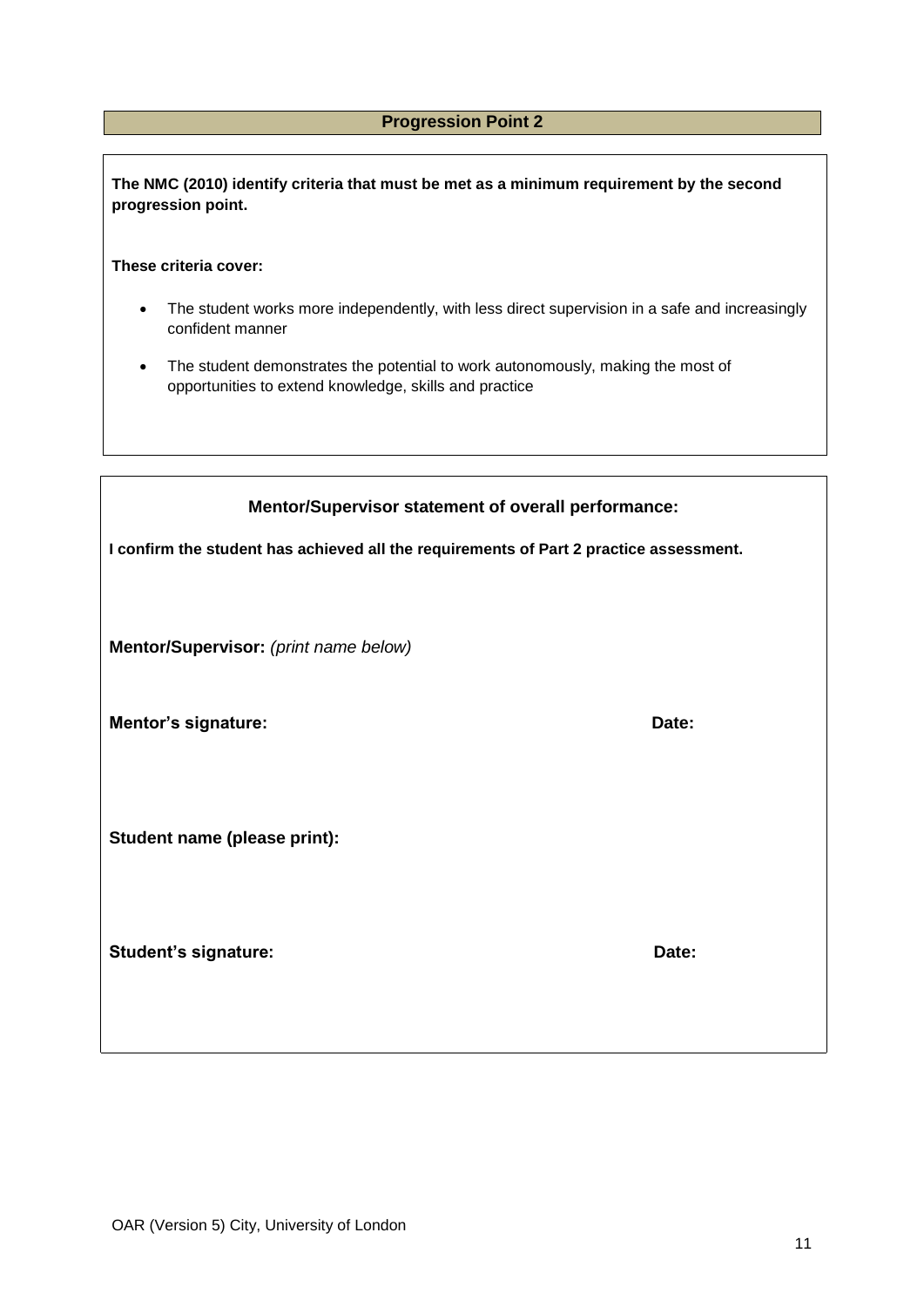#### **PART 2 – RETRIEVAL PLACEMENT To be completed by the Mentor/Supervisor**

| Organisation/Placement provider: |           |                         |  |
|----------------------------------|-----------|-------------------------|--|
| Name of Practice Area:           |           |                         |  |
| Type of Experience:              |           |                         |  |
| Telephone/email contacts:        |           |                         |  |
| Start date:                      | End date: | No. of hours allocated: |  |

Summary of student's strengths and areas for further development

| Has the student achieved the professional values?                     | Yes/No |
|-----------------------------------------------------------------------|--------|
| Has the student achieved the agreed Essential Skills                  | Yes/No |
| Has the student achieved their agreed learning and development needs? | Yes/No |
| Has the student completed the required hours?                         | Yes/No |
| Has an Action Plan been put in place (if yes, see PAD document)       | Yes/No |

| Student signature:             | Date: |
|--------------------------------|-------|
| <b>Print Mentor name:</b>      |       |
| Mentor/Supervisor's signature: | Date: |

| Number of hours completed:                                                                                   | Outstanding hours: |                         |
|--------------------------------------------------------------------------------------------------------------|--------------------|-------------------------|
| Number of days of sickness:                                                                                  | Absence:           | Authorised/Unauthorised |
| Academic Supervisor's Comments/Review of the PAD document<br>(e.g. personal tutor/University representative) |                    |                         |
| Signature:                                                                                                   |                    | Date:                   |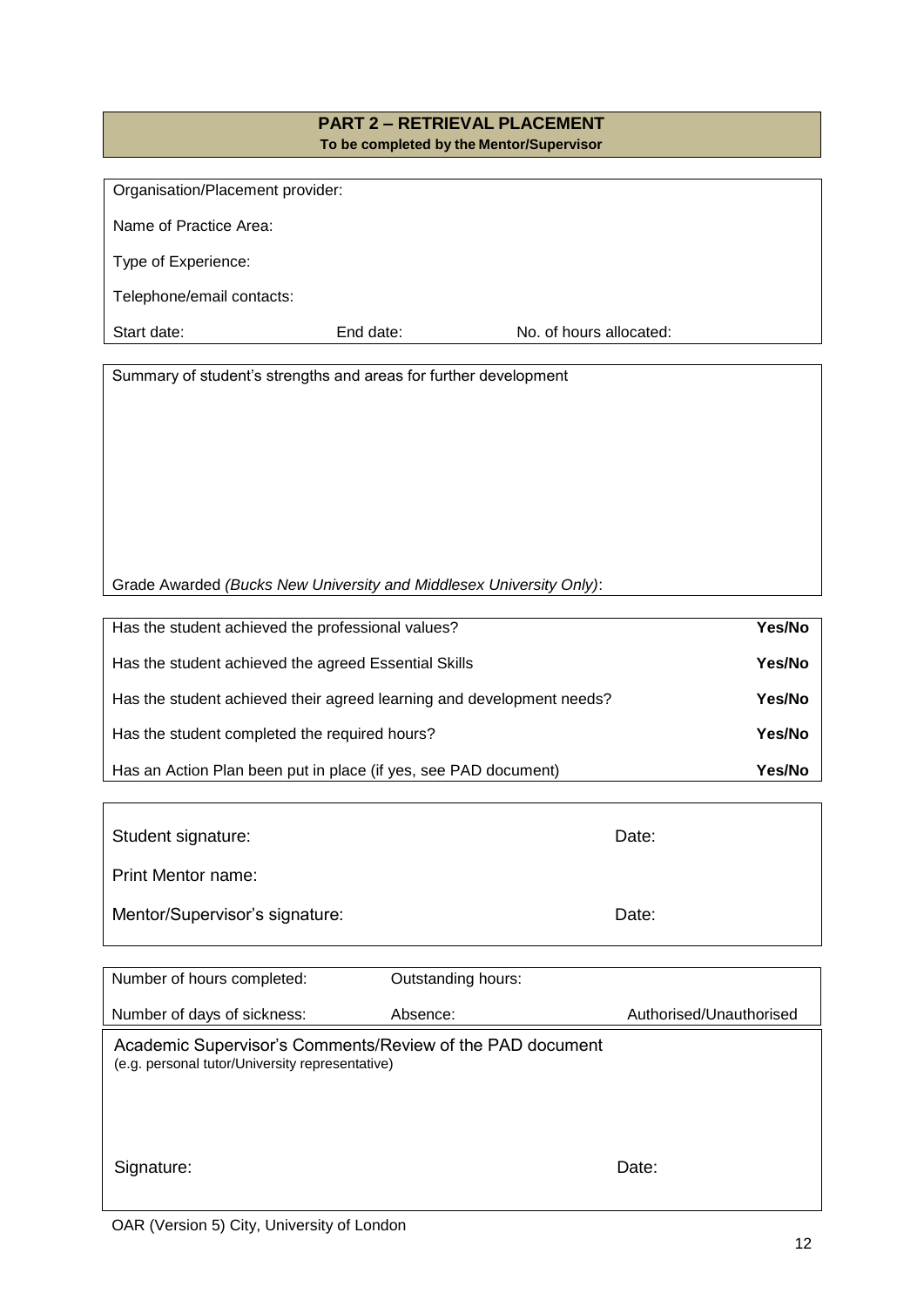# **PART 3 - PLACEMENT 1 To be completed by the Mentor/Supervisor**

| Organisation/Placement provider: |           |                         |  |
|----------------------------------|-----------|-------------------------|--|
| Name of Practice Area:           |           |                         |  |
| Type of Experience:              |           |                         |  |
| Telephone/email contacts:        |           |                         |  |
| Start date:                      | End date: | No. of hours allocated: |  |

Summary of student's strengths and areas for further development

Grade Awarded *(Bucks New University and Middlesex University Only)*:

| Has the student achieved the professional values?                     | Yes/No |
|-----------------------------------------------------------------------|--------|
| Has the student achieved the agreed Essential Skills                  | Yes/No |
| Has the student achieved their agreed learning and development needs? | Yes/No |
| Has the student completed the required hours?                         | Yes/No |
| Has an Action Plan been put in place (if yes, see PAD document)       | Yes/No |

| Student signature:             | Date: |
|--------------------------------|-------|
| <b>Print Mentor name:</b>      |       |
| Mentor/Supervisor's signature: | Date: |

| Number of hours completed:  | Outstanding hours: |                         |
|-----------------------------|--------------------|-------------------------|
| Number of days of sickness: | Absence:           | Authorised/Unauthorised |

Academic Supervisor's Comments/Review of the PAD document (e.g. personal tutor/University representative)

Signature: Date: Date: Date: Date: Date: Date: Date: Date: Date: Date: Date: Date: Date: Date: Date: Date: Date: Date: Date: Date: Date: Date: Date: Date: Date: Date: Date: Date: Date: Date: Date: Date: Date: Date: Date: D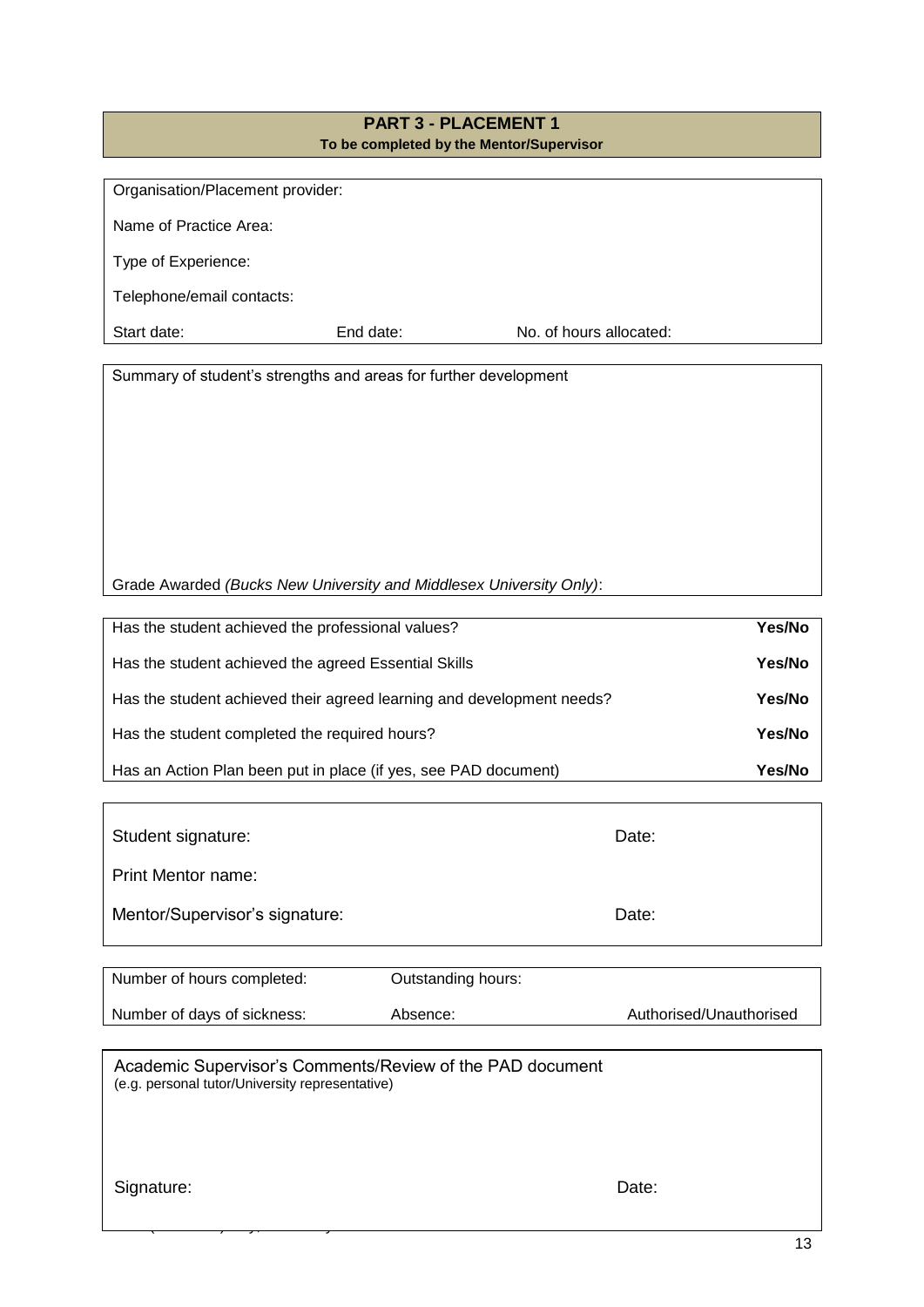# **PART 3 - PLACEMENT 2 To be completed by the Mentor/Supervisor**

| Organisation/Placement provider: |           |                         |
|----------------------------------|-----------|-------------------------|
|                                  |           |                         |
| Name of Practice Area:           |           |                         |
|                                  |           |                         |
| Type of Experience:              |           |                         |
|                                  |           |                         |
| Telephone/email contacts:        |           |                         |
|                                  |           |                         |
| Start date:                      | End date: | No. of hours allocated: |
|                                  |           |                         |

Summary of student's strengths and areas for further development

Grade Awarded *(Bucks New University and Middlesex University Only)*:

| Has the student achieved the professional values?                     | Yes/No |
|-----------------------------------------------------------------------|--------|
| Has the student achieved the agreed Essential Skills                  | Yes/No |
| Has the student achieved their agreed learning and development needs? | Yes/No |
| Has the student completed the required hours?                         | Yes/No |
| Has an Action Plan been put in place (if yes, see PAD document)       | Yes/No |

| Student signature:             | Date: |
|--------------------------------|-------|
| Print Mentor name:             |       |
| Mentor/Supervisor's signature: | Date: |

| Number of hours completed:  | Outstanding hours: |                         |
|-----------------------------|--------------------|-------------------------|
| Number of days of sickness: | Absence:           | Authorised/Unauthorised |

Academic Supervisor's Comments/Review of the PAD document (e.g. personal tutor/University representative)

Signature: Date: Date: Date: Date: Date: Date: Date: Date: Date: Date: Date: Date: Date: Date: Date: Date: Date: Date: Date: Date: Date: Date: Date: Date: Date: Date: Date: Date: Date: Date: Date: Date: Date: Date: Date: D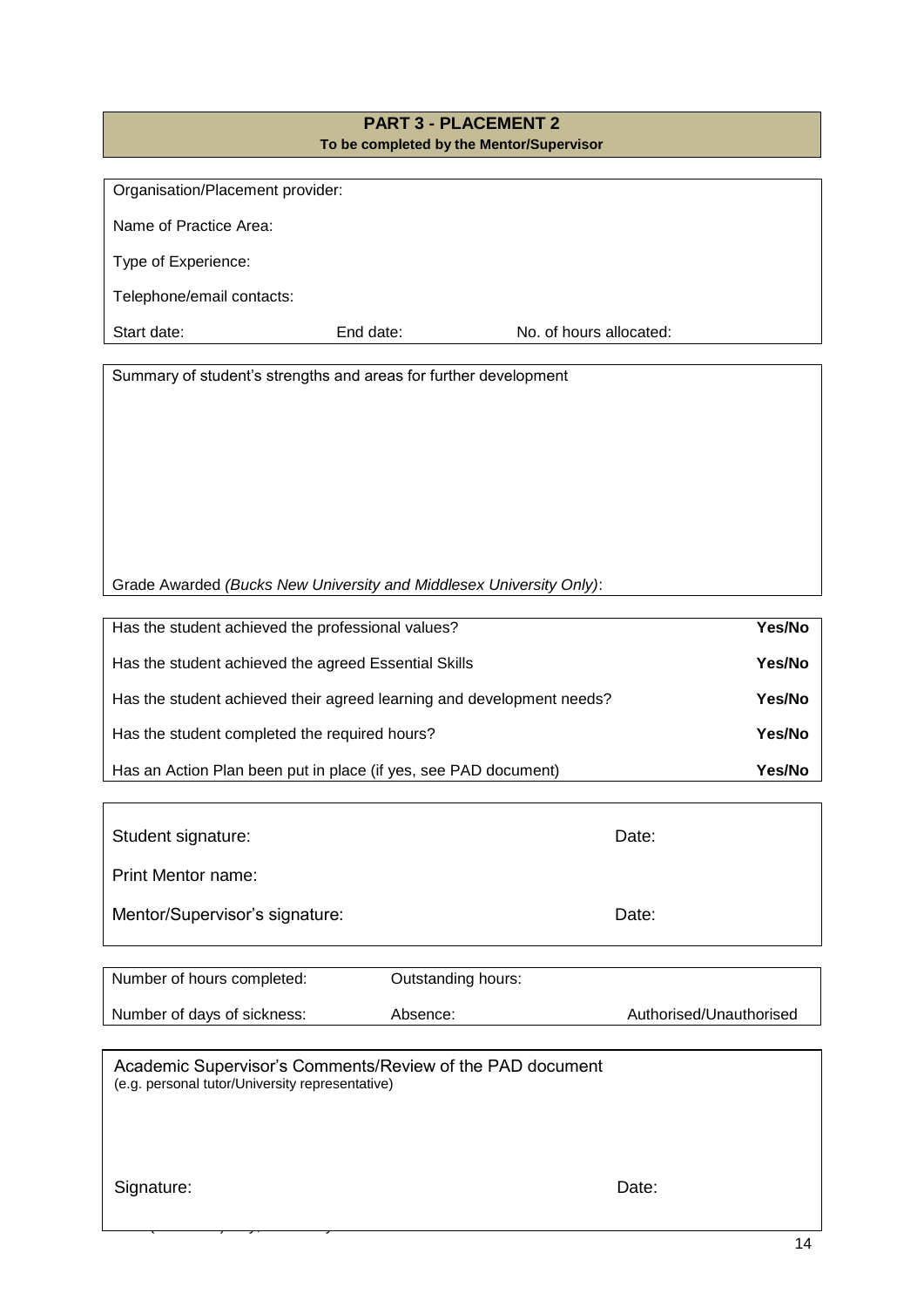# **PART 3 - PLACEMENT 3 To be completed by the Mentor/Supervisor**

| Organisation/Placement provider: |           |                         |  |
|----------------------------------|-----------|-------------------------|--|
|                                  |           |                         |  |
| Name of Practice Area:           |           |                         |  |
|                                  |           |                         |  |
|                                  |           |                         |  |
| Type of Experience:              |           |                         |  |
|                                  |           |                         |  |
| Telephone/email contacts:        |           |                         |  |
|                                  |           |                         |  |
| Start date:                      | End date: | No. of hours allocated: |  |
|                                  |           |                         |  |

Summary of student's strengths and areas for further development

Grade Awarded *(Bucks New University and Middlesex University Only)*:

| Has the student achieved the professional values?                     | Yes/No |
|-----------------------------------------------------------------------|--------|
| Has the student achieved the agreed Essential Skills                  | Yes/No |
| Has the student achieved their agreed learning and development needs? | Yes/No |
| Has the student completed the required hours?                         | Yes/No |
| Has an Action Plan been put in place (if yes, see PAD document)       | Yes/No |

| Student signature:             | Date: |
|--------------------------------|-------|
| <b>Print Mentor name:</b>      |       |
| Mentor/Supervisor's signature: | Date: |

| Number of hours completed:  | Outstanding hours: |                         |
|-----------------------------|--------------------|-------------------------|
| Number of days of sickness: | Absence:           | Authorised/Unauthorised |

Academic Supervisor's Comments/Review of the PAD document (e.g. personal tutor/University representative)

Signature: Date: Date: Date: Date: Date: Date: Date: Date: Date: Date: Date: Date: Date: Date: Date: Date: Date: Date: Date: Date: Date: Date: Date: Date: Date: Date: Date: Date: Date: Date: Date: Date: Date: Date: Date: D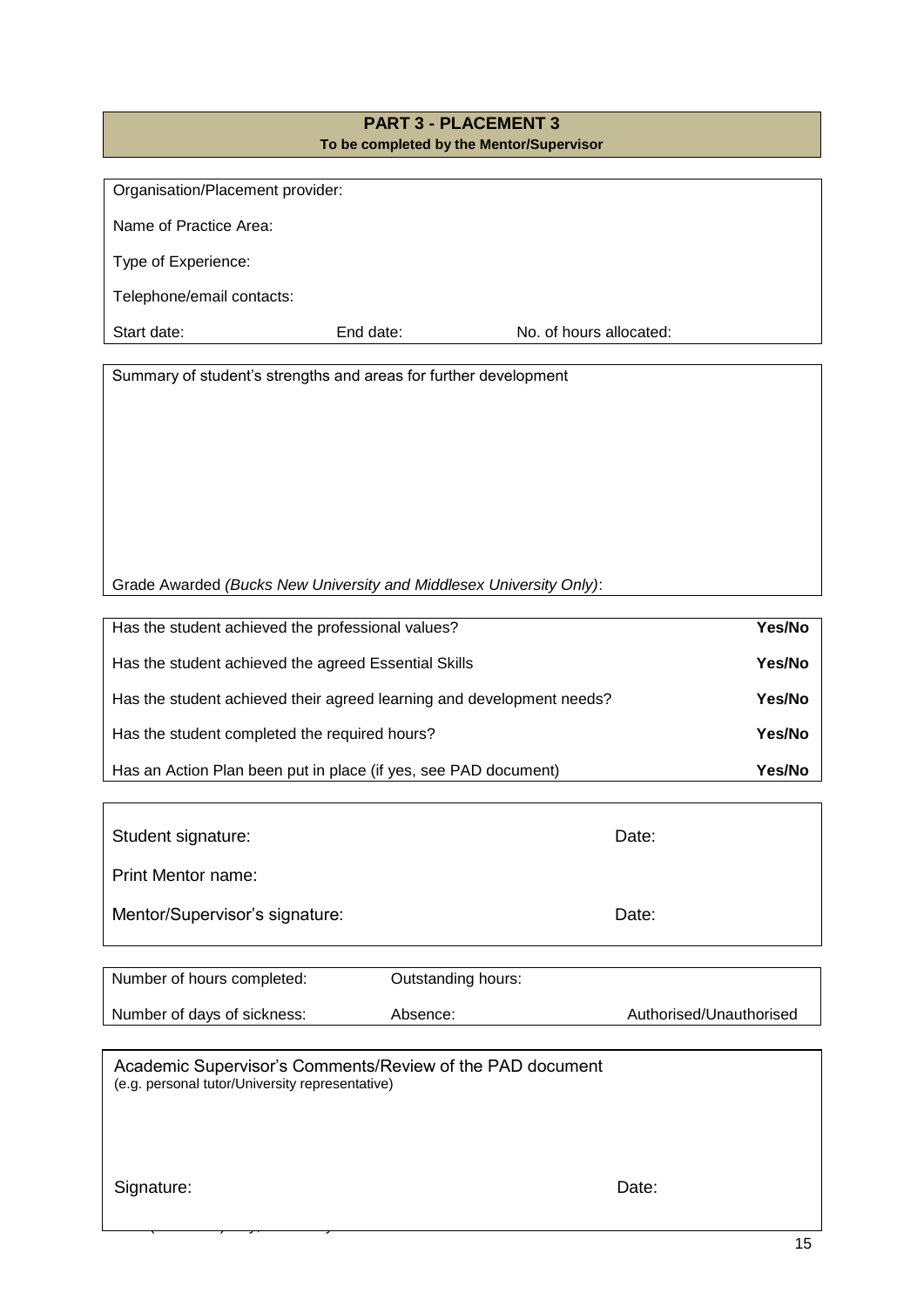# **PART 3 - PLACEMENT 4 To be completed by the Mentor/Supervisor**

| Organisation/Placement provider: |           |                         |
|----------------------------------|-----------|-------------------------|
|                                  |           |                         |
| Name of Practice Area:           |           |                         |
|                                  |           |                         |
|                                  |           |                         |
| Type of Experience:              |           |                         |
|                                  |           |                         |
| Telephone/email contacts:        |           |                         |
|                                  |           |                         |
| Start date:                      | End date: | No. of hours allocated: |
|                                  |           |                         |

Summary of student's strengths and areas for further development

Grade Awarded *(Bucks New University and Middlesex University Only)*:

| Has the student achieved the professional values?                     | Yes/No |
|-----------------------------------------------------------------------|--------|
| Has the student achieved the agreed Essential Skills                  | Yes/No |
| Has the student achieved their agreed learning and development needs? | Yes/No |
| Has the student completed the required hours?                         | Yes/No |
| Has an Action Plan been put in place (if yes, see PAD document)       | Yes/No |

| Student signature:             | Date: |
|--------------------------------|-------|
| <b>Print Mentor name:</b>      |       |
| Mentor/Supervisor's signature: | Date: |

| Number of hours completed:  | Outstanding hours: |                         |
|-----------------------------|--------------------|-------------------------|
| Number of days of sickness: | Absence:           | Authorised/Unauthorised |

Academic Supervisor's Comments/Review of the PAD document (e.g. personal tutor/University representative)

Signature: Date: Date: Date: Date: Date: Date: Date: Date: Date: Date: Date: Date: Date: Date: Date: Date: Date: Date: Date: Date: Date: Date: Date: Date: Date: Date: Date: Date: Date: Date: Date: Date: Date: Date: Date: D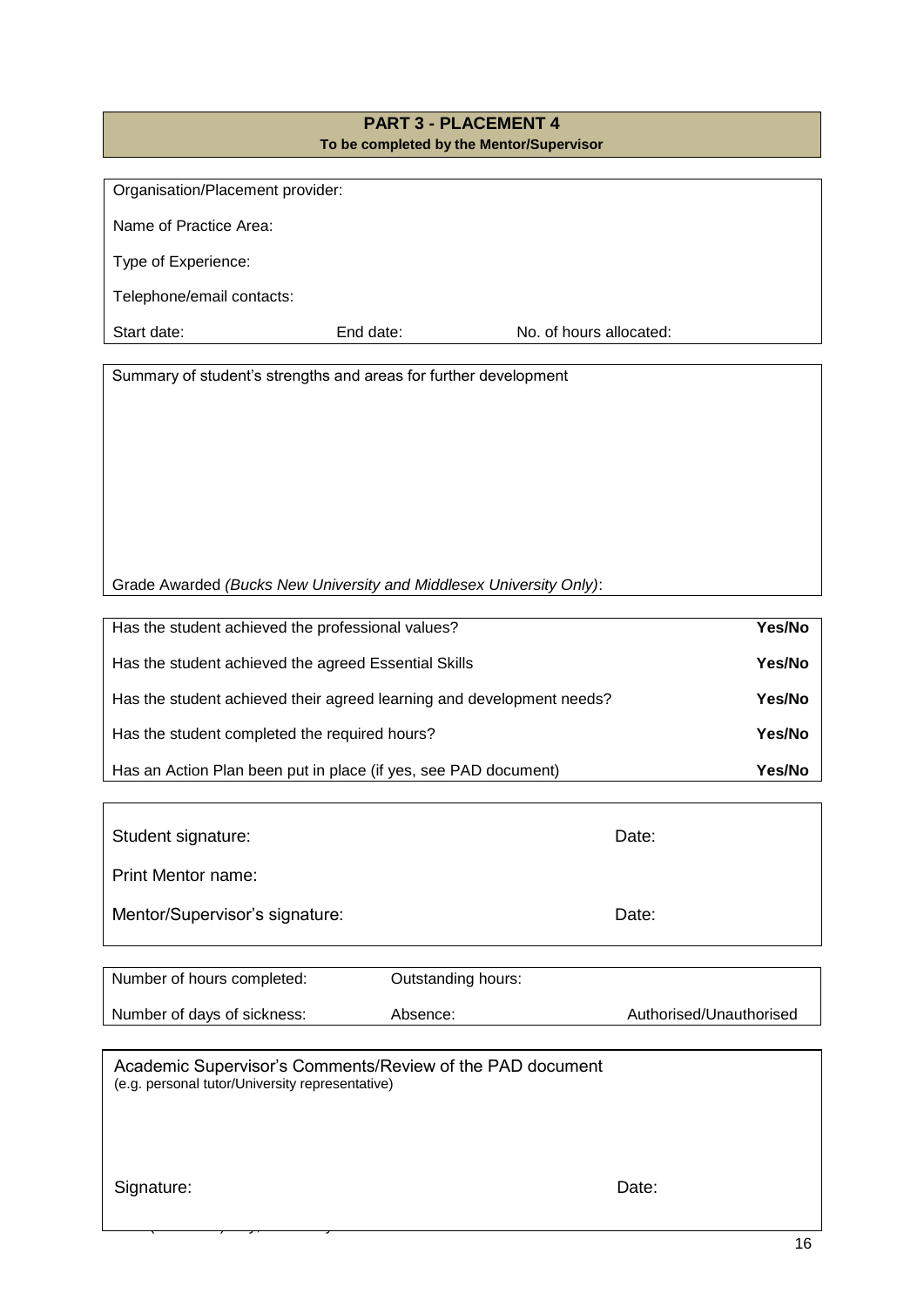#### **PART 3 – RETRIEVAL PLACEMENT To be completed by the Mentor/Supervisor**

| Organisation/Placement provider: |                         |
|----------------------------------|-------------------------|
|                                  |                         |
|                                  |                         |
|                                  |                         |
| End date:                        | No. of hours allocated: |
|                                  |                         |

Summary of student's strengths and areas for further development

| Has the student achieved the professional values?                     | Yes/No |
|-----------------------------------------------------------------------|--------|
| Has the student achieved the agreed Essential Skills                  | Yes/No |
| Has the student achieved their agreed learning and development needs? | Yes/No |
| Has the student completed the required hours?                         | Yes/No |
| Has an Action Plan been put in place (if yes, see PAD document)       | Yes/No |

| Student signature:             | Date: |
|--------------------------------|-------|
| <b>Print Mentor name:</b>      |       |
| Mentor/Supervisor's signature: | Date: |

| Number of hours completed:                                                                                   | Outstanding hours: |                         |
|--------------------------------------------------------------------------------------------------------------|--------------------|-------------------------|
| Number of days of sickness:                                                                                  | Absence:           | Authorised/Unauthorised |
| Academic Supervisor's Comments/Review of the PAD document<br>(e.g. personal tutor/University representative) |                    |                         |
| Signature:                                                                                                   |                    | Date:                   |